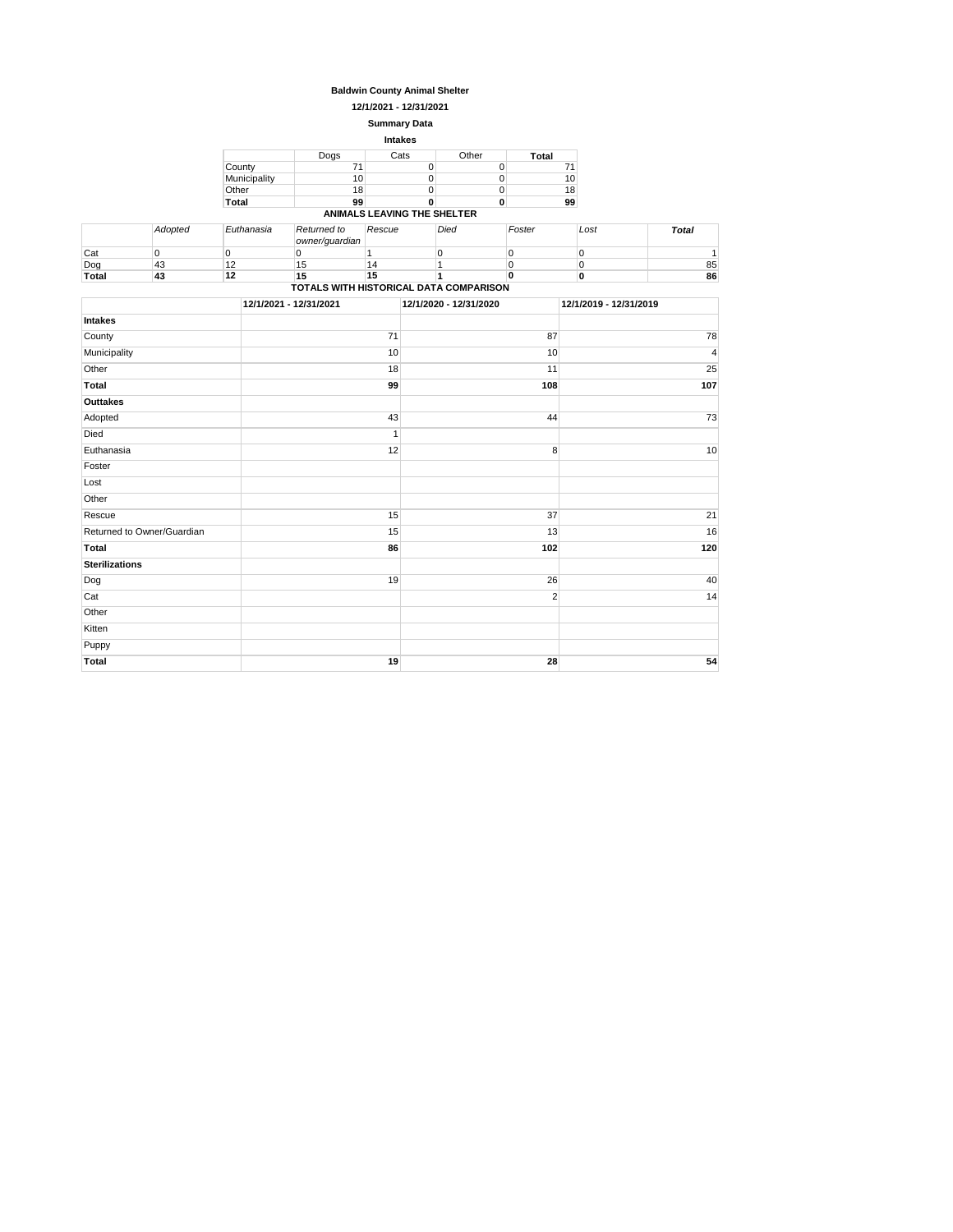# **Outtake Detail for 12/1/2021 - 12/31/2021 Adopted**

|             |         |                    |                    | Spayed/                    |
|-------------|---------|--------------------|--------------------|----------------------------|
| <b>Date</b> | Id      | <b>Animal Name</b> | <b>Animal Type</b> | <b>Neutered</b>            |
| 12/01/2021  | 7526-21 | Raven              | Dog                | 11/04/2021                 |
| 12/01/2021  | 7650-21 | Jenna              | Dog                | 12/09/2021                 |
| 12/06/2021  | 7564-21 | <b>Buckeye</b>     | Dog                | 11/10/2021                 |
| 12/07/2021  | 7665-21 | John2              | Dog                | Came in Sterilized/Altered |
| 12/07/2021  | 7652-21 | Ruby               | Dog                | No                         |
| 12/08/2021  | 7373-21 | Dobbie             | Dog                | 09/08/2021                 |
| 12/08/2021  | 7454-21 | Snickerdoodle      | Dog                | 10/05/2021                 |
| 12/10/2021  | 7685-21 | Cookies n          | Dog                | 12/13/2021                 |
| 12/10/2021  | 7683-21 | Sparkles           | Dog                | No                         |
| 12/10/2021  | 7681-21 | Peppermint         | Dog                | 12/17/2021                 |
| 12/10/2021  | 7680-21 | Coal               | Dog                | 12/21/2021                 |
| 12/10/2021  | 7684-21 | Cindy Lou          | Dog                | 12/21/2021                 |
| 12/10/2021  | 7673-21 | Santas Little      | Dog                | 12/14/2021                 |
| 12/10/2021  | 7689-21 | Canada             | Dog                | No                         |
| 12/10/2021  | 7651-21 | Robby              | Dog                | 12/06/2021                 |
| 12/10/2021  | 7496-21 | <b>Buffy</b>       | Dog                | 10/11/2021                 |
| 12/10/2021  | 7694-21 | Spot               | Dog                | 12/13/2021                 |
| 12/13/2021  | 7688-21 | Alaska             | Dog                | 12/17/2021                 |
| 12/14/2021  | 7621-21 | Yam                | Dog                | 11/18/2021                 |
| 12/14/2021  | 7682-21 | Santa              | Dog                | 12/17/2021                 |
| 12/14/2021  | 7416-21 | Ronnie             | Dog                | 09/22/2021                 |
| 12/15/2021  | 7704-21 | Marshmallows       | Dog                | 12/29/2021                 |
| 12/16/2021  | 7656-21 | Holly              | Dog                | 12/07/2021                 |
| 12/17/2021  | 7657-21 | Jolly              | Dog                | 12/06/2021                 |
| 12/17/2021  | 7720-21 | Doughnut           | Dog                | 12/21/2021                 |
| 12/21/2021  | 7670-21 | Danny              | Dog                | 12/07/2021                 |
| 12/22/2021  | 7731-21 | Summer             | Dog                | 01/04/2021                 |
| 12/22/2021  | 7725-21 | Nathan             | Dog                | 01/04/2021                 |
| 12/27/2021  | 7735-21 | Copper             | Dog                | 01/05/2021                 |
| 12/27/2021  | 7724-21 | Noel               | Dog                | No                         |
| 12/27/2021  | 7642-21 | Goat               | Dog                | 11/30/2021                 |
| 12/27/2021  | 7238-21 | Rosa               | Dog                | 11/15/2021                 |
| 12/27/2021  | 7738-21 | Evan               | Dog                | 01/04/2021                 |
| 12/27/2021  | 7663-21 | Teddy              | Dog                | 01/04/2021                 |
| 12/27/2021  | 7077-21 | Monica             | Dog                | 09/10/2021                 |
| 12/28/2021  | 7705-21 | Hutch              | Dog                | No.                        |
| 12/28/2021  | 7706-21 | Starsky            | Dog                | No                         |
| 12/28/2021  | 7407-21 | Nemo               | Dog                | Came in Sterilized/Altered |
| 12/28/2021  | 7752-21 | Chloe              | Dog                | 01/05/2021                 |
| 12/29/2021  | 7664-21 | Brady two          | Dog                | Came in Sterilized/Altered |
| 12/30/2021  | 7715-21 | Rudolf             | Dog                | 01/10/2021                 |
| 12/30/2021  | 7753-21 | Spirit             | Dog                | 01/10/2021                 |
| 12/30/2021  | 7495-21 | Aspen              | Dog                | 10/14/2021                 |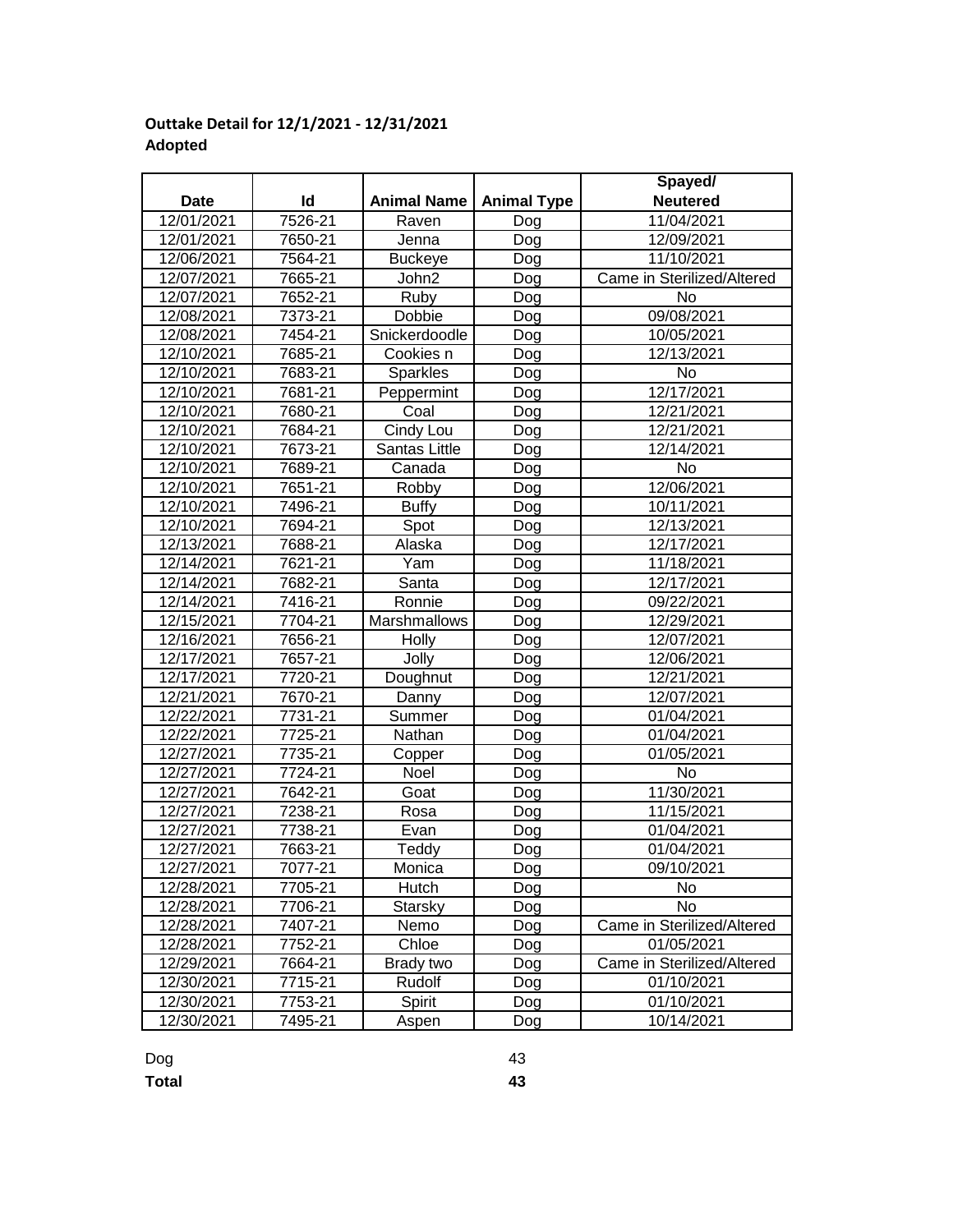# **Outtake Detail for 12/1/2021 - 12/31/2021 Died**

|              |         |                           |     | Spayed/         |
|--------------|---------|---------------------------|-----|-----------------|
| <b>Date</b>  | ld      | Animal Name   Animal Type |     | <b>Neutered</b> |
| 12/31/2021   | 7739-21 | Trunchbull                | Dog | No              |
|              |         |                           |     |                 |
| Dog          |         |                           |     |                 |
| <b>Total</b> |         |                           |     |                 |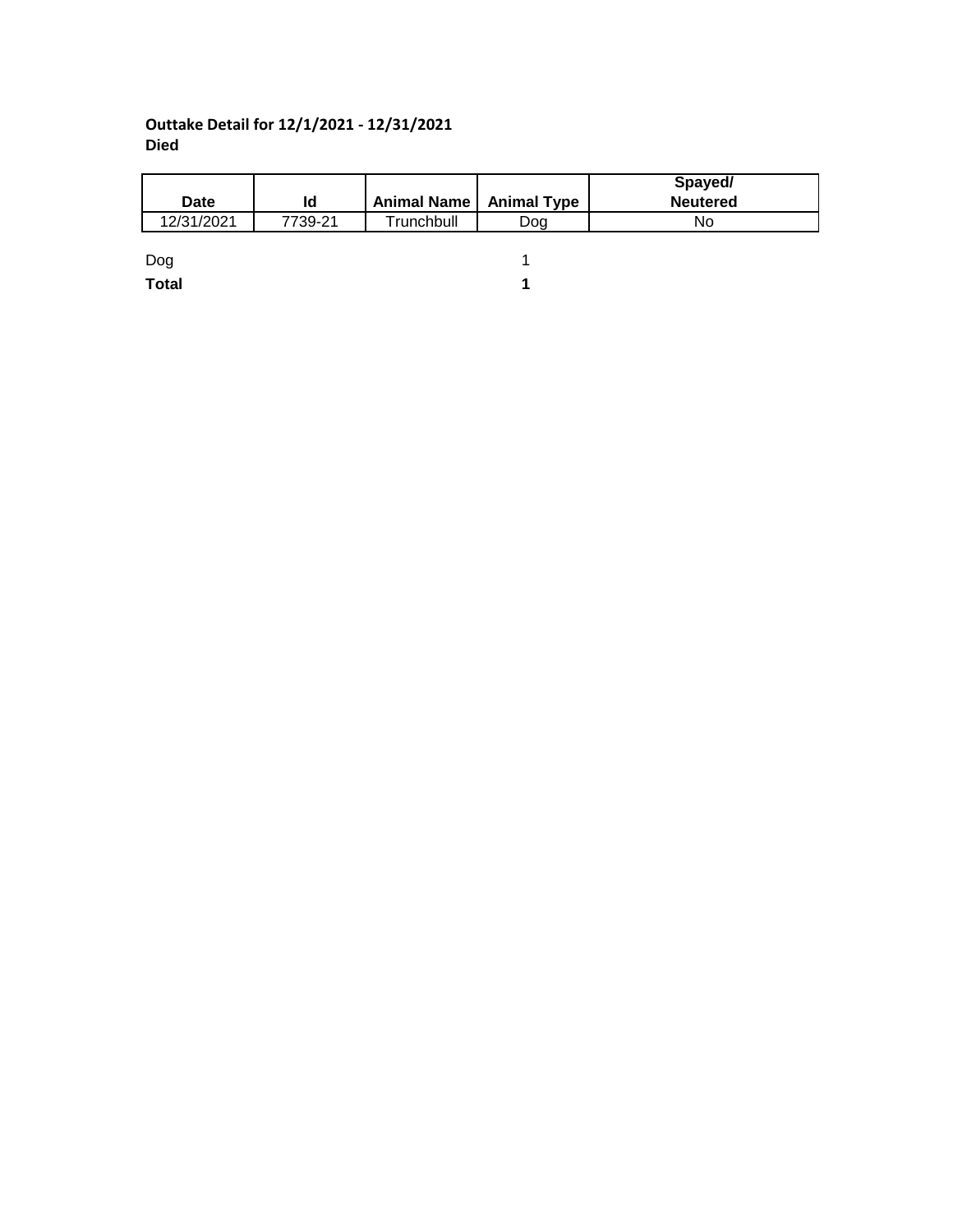## **Outtake Detail for 12/1/2021 - 12/31/2021 Euthanasia**

|            |         |                    |                    | Spayed/         |                        |
|------------|---------|--------------------|--------------------|-----------------|------------------------|
| Date       | ld      | <b>Animal Name</b> | <b>Animal Type</b> | <b>Neutered</b> | Reason                 |
| 12/02/2021 | 7421-21 | Elizabeth          | Dog                | 10/25/2021      | Euthanasia, Aggressive |
| 12/02/2021 | 7571-21 | Pecan              | Dog                | 11/01/2021      | Euthanasia, Aggressive |
| 12/02/2021 | 7398-21 | Tammi              | Dog                | No              | Euthanasia, Aggressive |
| 12/09/2021 | 7601-21 | Jr.                | Dog                | No              | Euthanasia, Aggressive |
| 12/09/2021 | 7676-21 | Red                | Dog                | No              | Euthanasia, Aggressive |
| 12/10/2021 | 7602-21 | Bella              | Dog                | No              | Euthanasia, Aggressive |
| 12/10/2021 | 7687-21 | Mistletoe          | Dog                | No              | Euthanasia, Medical    |
| 12/10/2021 | 7690-21 | Snowflake          | Dog                | No              | Euthanasia, Medical    |
| 12/17/2021 | 7700-21 | Tinsel Tail        | Dog                | No.             | Euthanasia, Aggressive |
| 12/17/2021 | 7699-21 | Augustus           | Dog                | No              | Euthanasia, Aggressive |
| 12/21/2021 | 7667-21 | <b>Blitzen</b>     | Dog                | No              | Euthanasia, Aggressive |
| 12/21/2021 | 7755-21 | Red                | Dog                | No              | Euthanasia, Medical    |

| Dog   | 12 |
|-------|----|
| Total | 12 |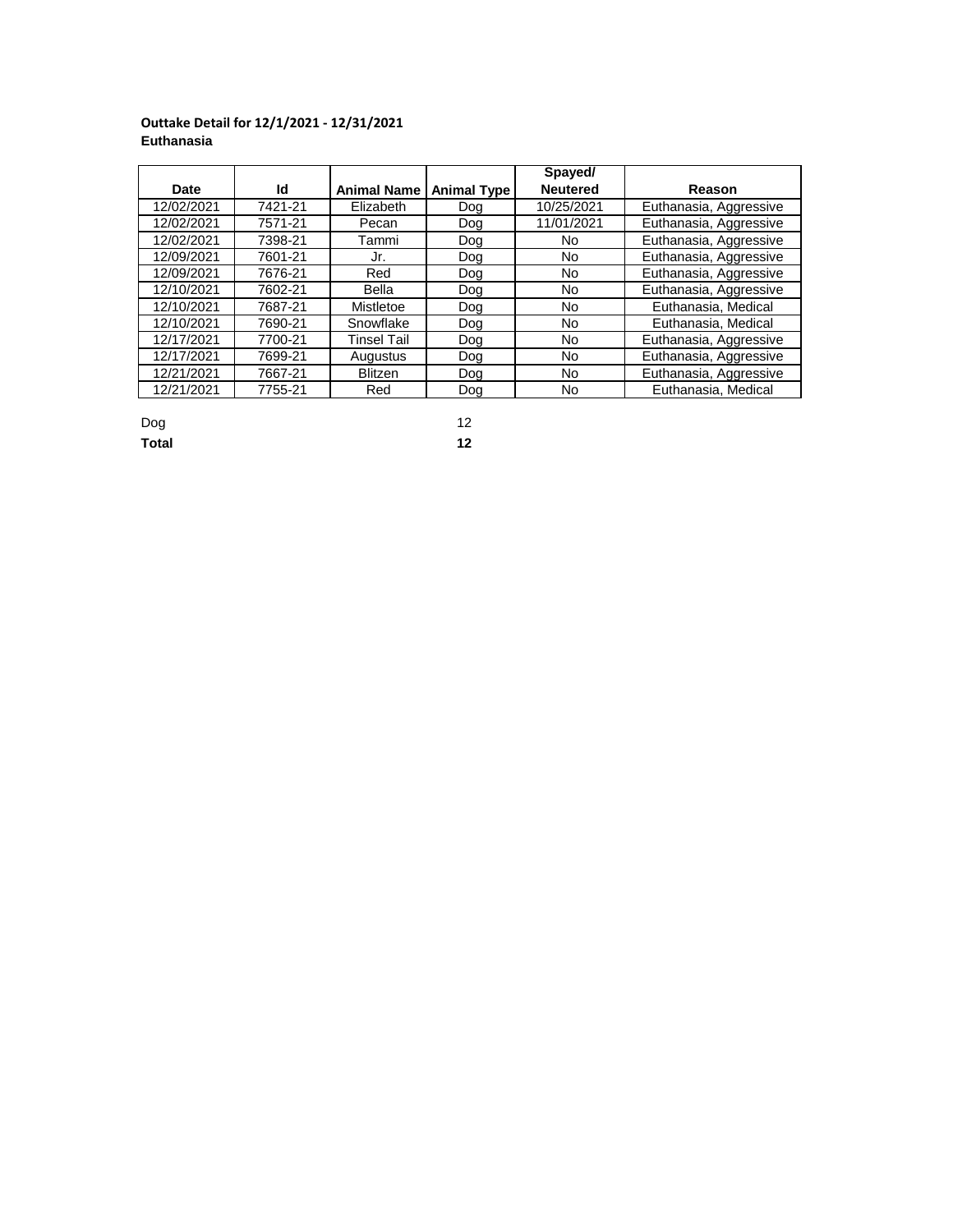### **Outtake Detail for 12/1/2021 - 12/31/2021 Rescue**

|            |         |                    |                    |                                      | Spayed/                    |
|------------|---------|--------------------|--------------------|--------------------------------------|----------------------------|
| Date       | ld      | <b>Animal Name</b> | <b>Animal Type</b> | <b>Person/Organization</b>           | <b>Neutered</b>            |
| 12/01/2021 | 7066-21 | Petie              | Dog                | The pretty pittie committee          | 06/22/2021                 |
| 12/01/2021 | 7644-21 | Elf                | Dog                | The pretty pittie committee          | 11/22/2021                 |
| 12/01/2021 | 7654-21 | Curly              | Cat                | <b>BARC - Baldwin Humane Society</b> | Came in Sterilized/Altered |
| 12/01/2021 | 7491-21 | Mable              | Doa                | <b>BARC - Baldwin Humane Society</b> | 10/18/2021                 |
| 12/01/2021 | 7498-21 | Amber              | Dog                | <b>BARC - Baldwin Humane Society</b> | 10/21/2021                 |
| 12/06/2021 | 7709-21 | <b>Floppy Feet</b> | Dog                | The pretty pittie committee          | No                         |
| 12/06/2021 | 7708-21 | Happy Feet         | Dog                | The pretty pittie committee          | No.                        |
| 12/06/2021 | 7707-21 | Candy Cane         | Dog                | The pretty pittie committee          | No                         |
| 12/08/2021 | 7546-21 | Lexi               | Dog                | Road Dog Rescue                      | No                         |
| 12/09/2021 | 7193-21 | Jellybean          | Dog                | The pretty pittie committee          | 07/29/2021                 |
| 12/09/2021 | 7710-21 | Stocking           | Doa                | The pretty pittie committee          | No                         |
| 12/13/2021 | 7629-21 | <b>Stitch</b>      | Dog                | Road Dog Rescue                      | No.                        |
| 12/15/2021 | 7630-21 | Hermie             | Dog                | The pretty pittie committee          | 12/14/2021                 |
| 12/15/2021 | 7371-21 | Tom                | Dog                | All About Dogs                       | 08/26/2021                 |
| 12/20/2021 | 7711-21 | Polywog            | Dog                | Road Dog Rescue                      | No                         |

| Cat          | 1  |
|--------------|----|
| Dog          | 14 |
| <b>Total</b> | 15 |